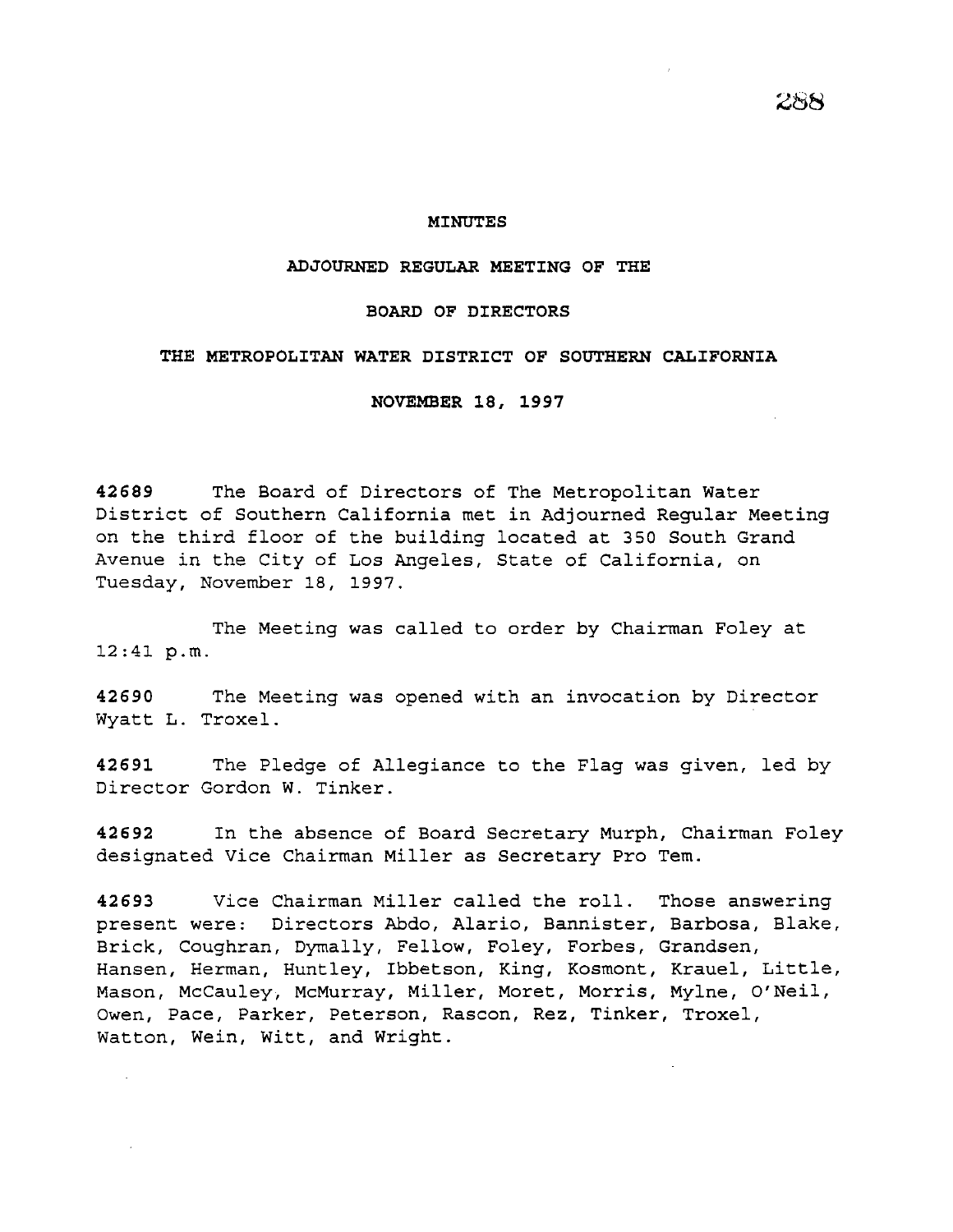Those not answering were: Directors Barker (entered 12:52 p.m.), Castro, Frahm, Gilbert, Hill, Krieger (entered 12:52 p.m.), Luddy, Murph, Russell, and Webster.

The Chair declared a quorum present.

**42694** Chairman Foley invited State Senator Robert Hurtt to address the Board.

Senator Hurtt shared with the Board his views on some policy and political matters in Sacramento. He commented on Proposition 140, the term-limits provision, which was passed by the voters in 1990, and which is now being challenged for the third time in the courts, an unprecedented action. He stated that if Proposition 140 is not upheld, in 1998 about one quarter of the Senate membership will be allowed to stay. Senator Hurtt also reported on Proposition 198, the cross-over voting in the primary, which was also passed by the electorate and challenged, and now upheld by the court. He felt that this would allow more people to vote in the primary. Senator Hurtt also commented on Proposition 208, the campaign reform act which is also under legal challenge. He remarked that the State will have to formulate a provision whereby propositions which are passed by the general electorate of California are impervious to legal assault. Senator Hurtt stated there were no big issues that have emerged as of yet for the upcoming legislative year, but for those that are concerned about resolving problems internally, they need to be aware that they should not make it an issue in the 1998 legislative year because they will not get a satisfactory solution. Generally, for matters to move through the Legislature, compromises are usually made, which may not satisfy everyone. He, therefore, urged Metropolitan to resolve issues without legislative involvement. Senator Hurtt commended Metropolitan's representatives in Sacramento for the work they are doing in informing the legislators on issues.

Directors Barker and Krieger took their seats at 12:52 p.m.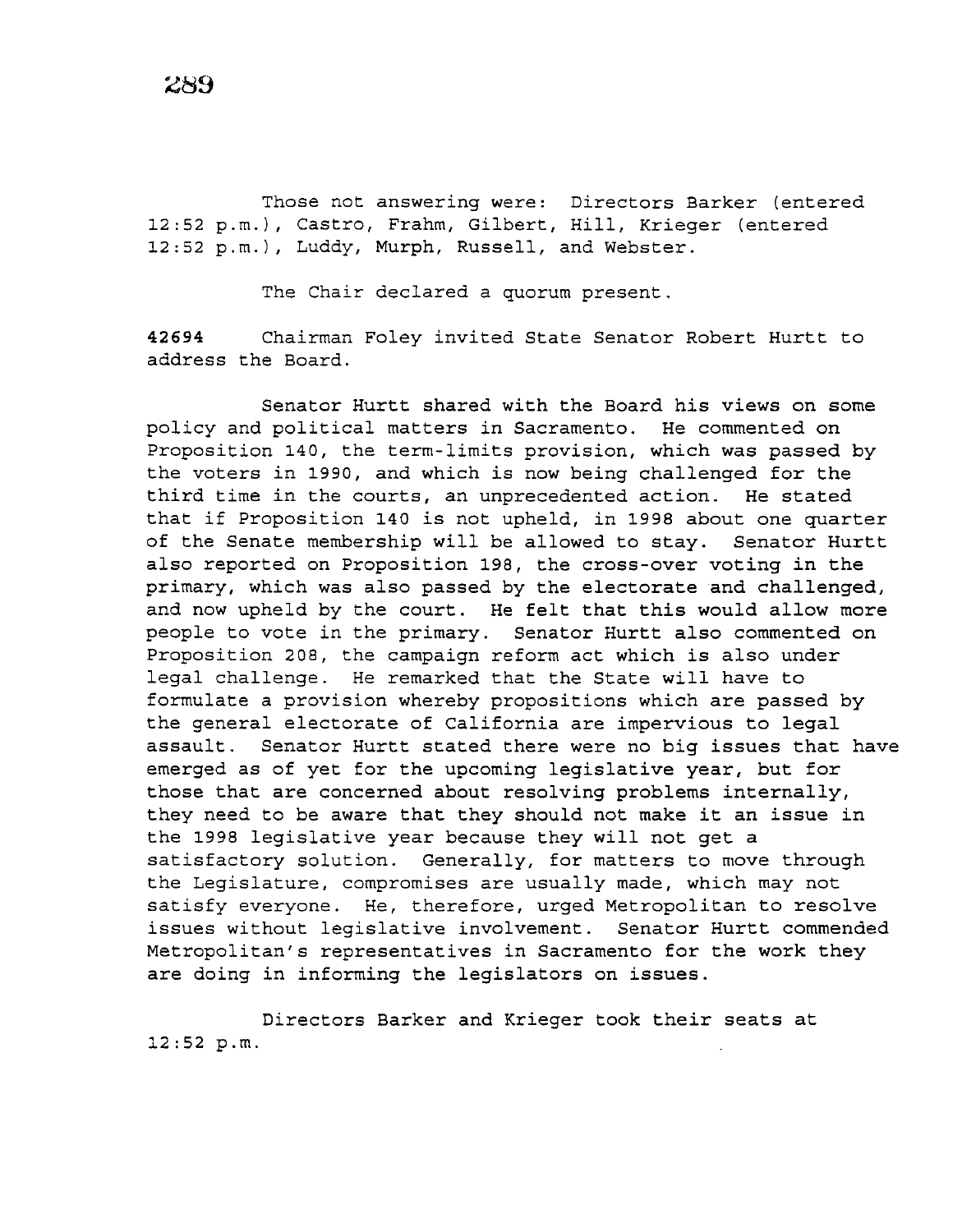**42695** At 1:03 p.m., Chairman Foley called a public hearing to receive comments on the proposed standby charge for Western Municipal Water District's Thirty-Seventh Fringe Area Annexation.

No members of the public responded and the Chair closed the public hearing at 1:05 p.m.

**<sup>42696</sup>**Chairman Foley inquired if there were any additions to the agenda. There being none, the Chair declared only those matters listed on the agenda would be considered.

**42697** Chairman Foley invited members of the public to address the Board on matters within the Board's jurisdiction.

Dr. Rick Beck, on behalf of himself and other property owners in the Diamond Valley area, with the aid of slides, commented on the damages their properties and businesses are alleged to have received due to the construction of the Eastside Reservoir, and the high noise levels. He asked that the concerns of the local residents be taken into account, which he felt was not being done by Metropolitan. Dr. Beck commented on the proposed recreation area and the other facilities being planned near their homes which he felt will still affect the residents even after the construction of the reservoir and dam is over. Dr. Beck asked that Metropolitan be fair to the property owners and wished to make the District aware of what is going on in the neighborhood.

General Counsel Taylor replied to Dr. Beck's concerns and stated that Metropolitan has responded to letters from the homeowners stating that consideration is being given to the relocation of the recreation sports complex and that with the environmental review process, these concerns can again be presented with regard to the planning ultimately for the area. Mr. Taylor stated that Metropolitan *is* constantly monitoring the noise in the area, and is working under an approved AQMD dust plan. He assured the property owners that the Board has been kept up to date and he will endeavor to work with the owners to address their concerns.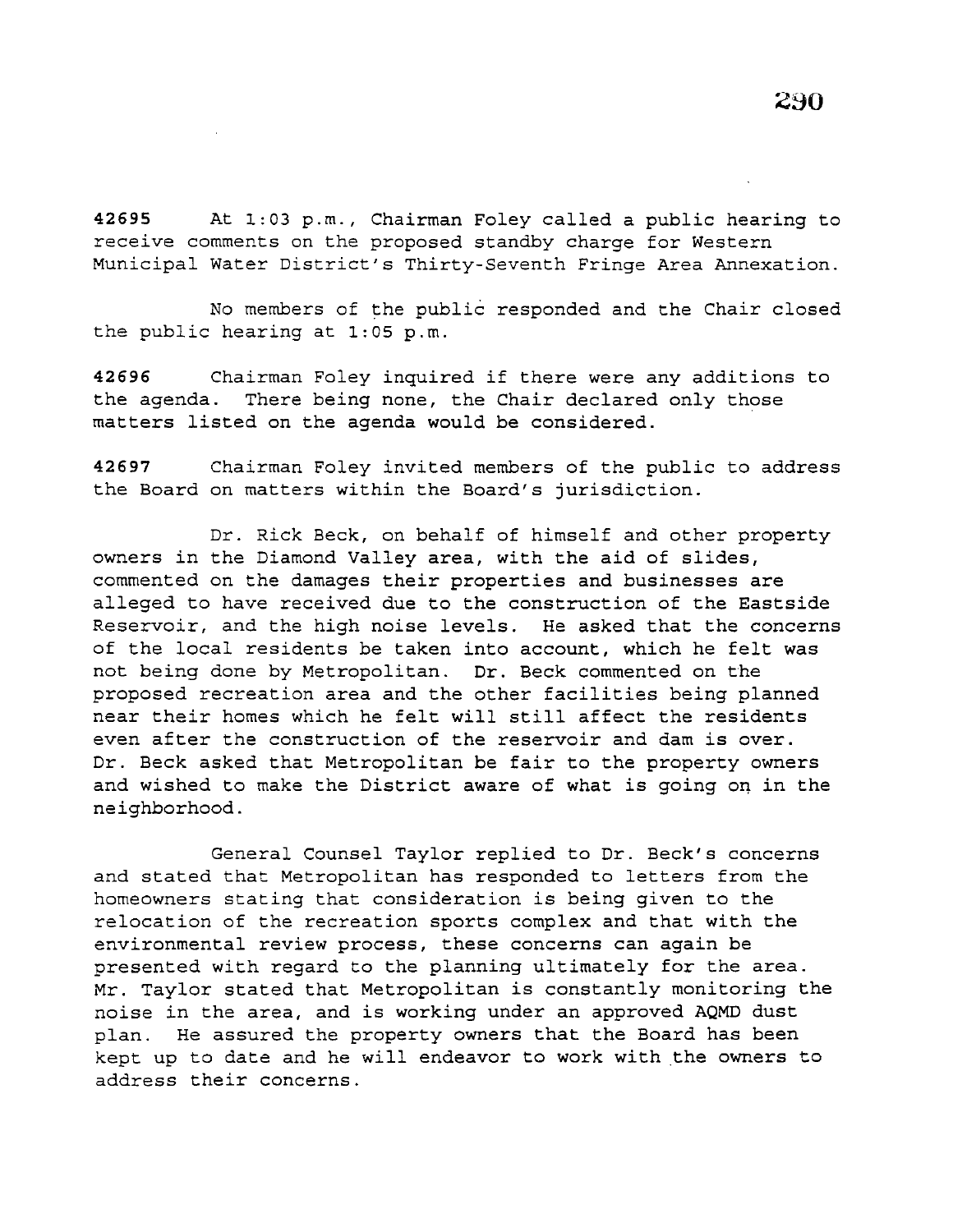Lana Cagle, property and business owner in the Diamond Valley Estates of Hemet, stated her views that Metropolitan has changed its location of the dam closer to the homes and instead of a golf course acting as the buffer, a sports complex, special events meadow, and maintenance yard are to be located nearer to the homes. The constant noise and dust are affecting her family's health and business, and she requested that at least Metropolitan relocate the sports complex and other facilities or reconsider purchasing her property.

Judy Holte, property owner on Diamond Drive in Hemet, spoke on behalf of residents in the neighborhood who have experienced damages to their homes due to the construction of the dam in their area. She requested Metropolitan give the same consideration and options given to the property owners on Palm Avenue and south of Palm, and buy their homes. She also asked that Metropolitan do a study to see what it would cost for Metropolitan to buy their homes.

**42698** There being no objection, the Chair ordered the reading of the Minutes of the Meetings held September 3 and 9, 1997, dispensed with, copies having been mailed to each Director.

Director Morris moved, seconded by Director Blake and carried, approving the foregoing Minutes as mailed.

**42699** Special Nominating Committee Chairman Rez reported that the committee, with three of the five Directors present, by a unanimous vote of those present, nominates Directors Timothy F. Brick and Edward C. Little to serve as Vice Chairmen of the Board for the term ending December 31, 1999, to replace Vice Chairmen Barker and Miller, whose terms will expire December 31, 1997.

Chairman Foley called for other nominations from the floor. Hearing none, Director Blake moved, seconded by Vice Chairman Barker, that the nominations be closed and for the Board Secretary to record that Directors Timothy F. Brick and Edward C. Little have been elected to serve as Vice Chairmen of the Board for the term ending December 31, 1999.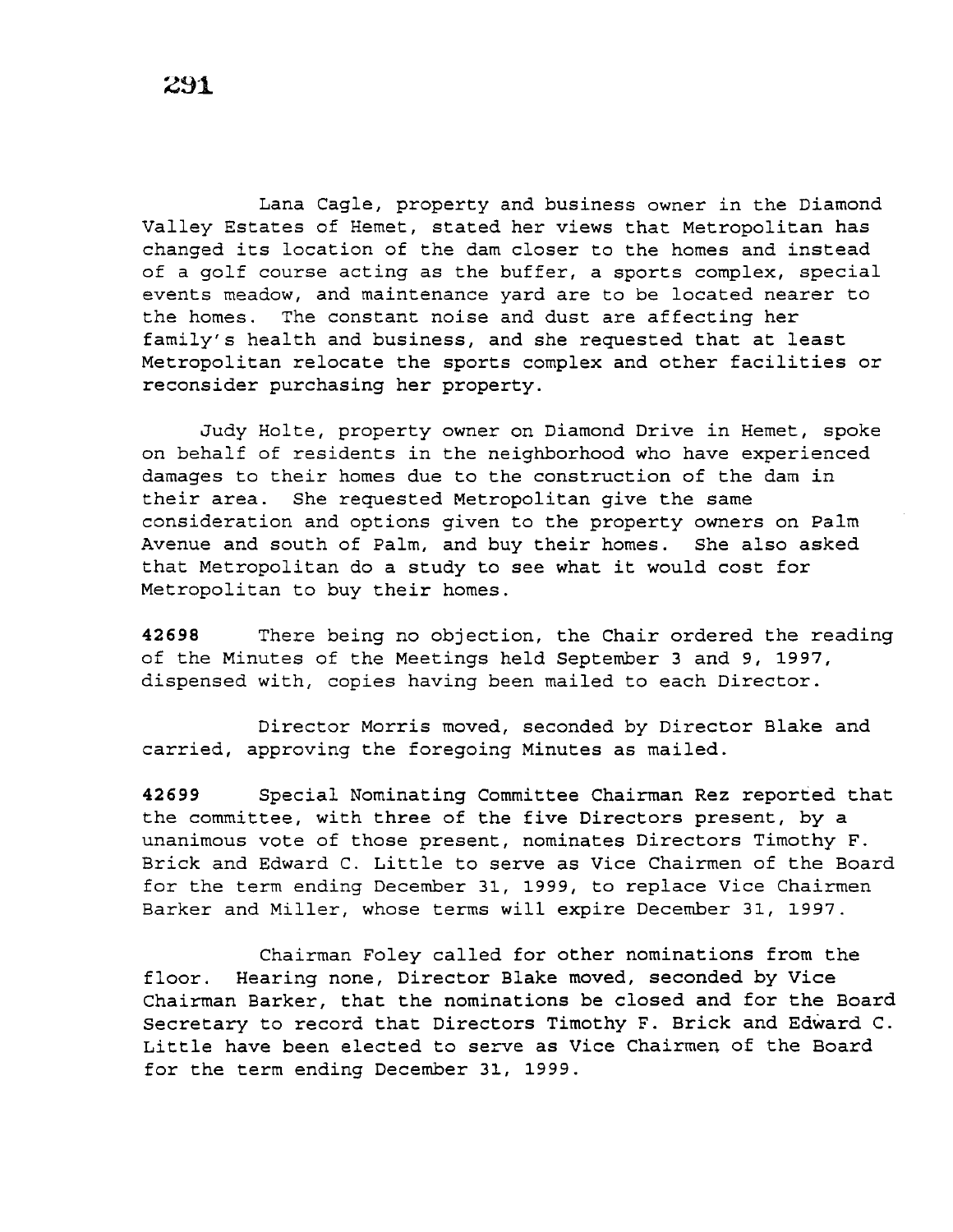42700 Director Pace moved, seconded by Director Wright and carried, authorizing a thirty-day leave of absence for Director Hansen, commencing December 1, 1997.

42701 The Chair ordered the Declaration of the Executive Secretary as to posting the Notice of Adjournment of the Regular Meeting of November 11, 1997, to November 18, 1997, received and filed.

42702 Chairman Foley reported on several issues to the Board. Regarding the issue of "Governance", he stated the next special meeting of the Executive Committee to consider this matter will be held on Monday, November 24, 1997, at 1:00 p.m. He reported that out of the 27 member agencies, ten official responses have been received from their governing boards on their positions on Metropolitan's Governance issue; and at the November 24 meeting there will be presentations by Board members regarding the input from their governing bodies, and by the Partnership for Water Reliability. Another meeting to take place on December 15 (subsequently canceled) will focus on the technical report on alternative voting structures, as well as continued discussions on specific Governance options. The Chair reported that discussions have taken place with Ray Watson, a business and *civic* leader highly regarded throughout the State, to provide Metropolitan with his perspective on the Governance issue.

On the matter of the new Headquarters Building, Chairman Foley reported that by letter of October 13, 1997, the San Diego County Water Authority requested that Metropolitan issue debt now to reimburse the General Fund expenditures for construction of the building, and that this matter was discussed at the October 13 meeting of MWD's Asset Financing Corporation. The Corporation reaffirmed the financing plan to issue debt to reimburse Metropolitan's General·Fund *in* the spring of 1999 after the lease at Two California Plaza expires, with the timing based on cash flow so that debt service payments on the new debt will begin after the end of lease payments to Two California Plaza.

Chairman Foley reported on the new Directors' orientation and mentoring program, with the Chairs and Vice Chairs of standing committees to have specific responsibility for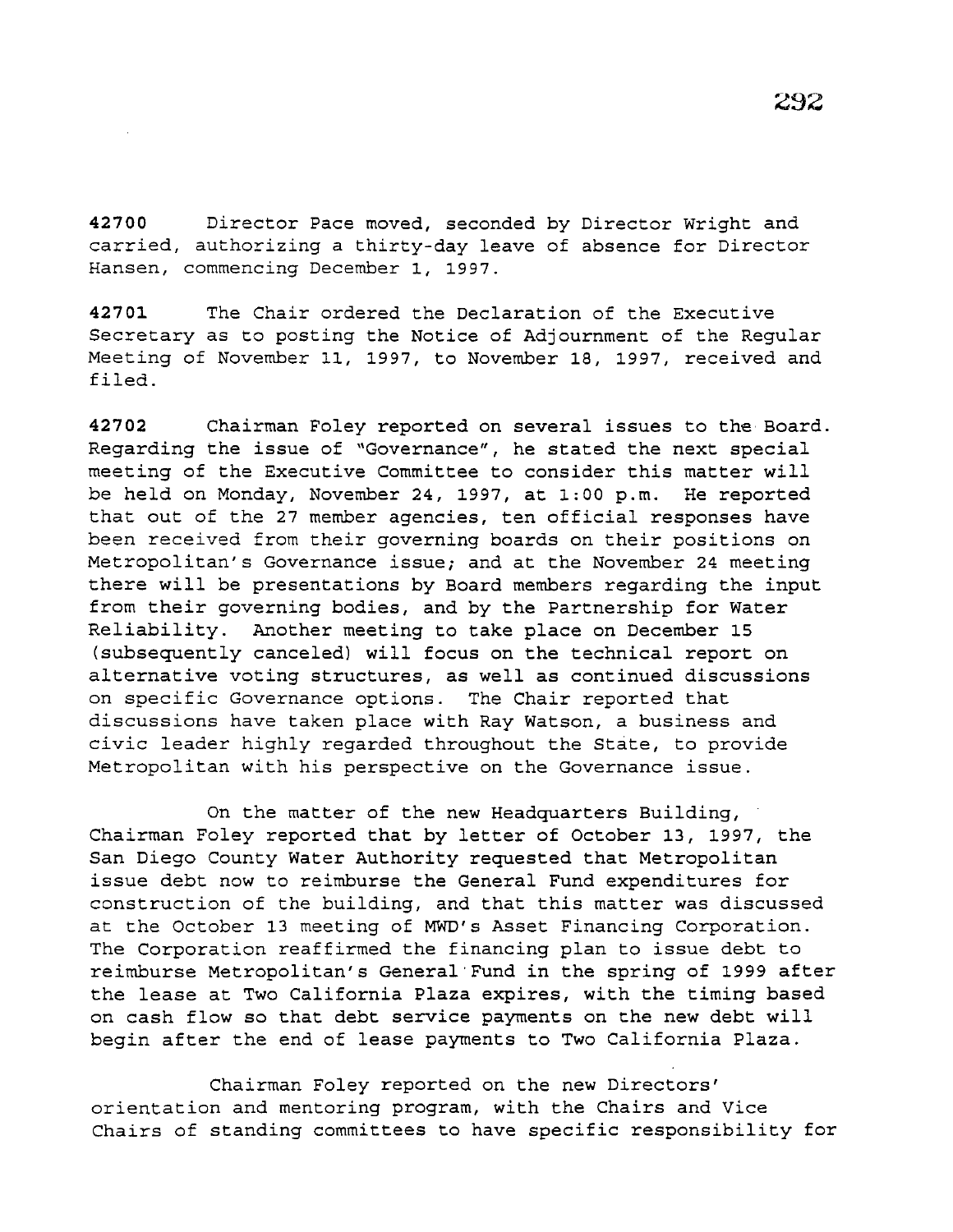providing mentoring services for new members to their committees. This program is to begin immediately with Director Hansen and expand to include Directors Tinker, Abdo, Rascon, Castro and others as required.

The Chair announced dates of major interest of upcoming activities. On December 3, 1997, the San *Diego* County Water Authority and Metropolitan will be hosting a special event to commemorate the 50th Anniversary of imported water delivery to the San *Diego* region. The event will take place at the San Vicente Reservoir Marina in San *Diego* at 10:00 a.m., where the United States Bureau of Reclamation will "hand over the deed" to the First San *Diego* Aqueduct to the Authority and Metropolitan.

The Chair reported that following four sessions between Director Frahm and himself, they have agreed to an expanded negotiating team from both San *Diego* County Water Authority and Metropolitan to meet at a two-day negotiating "retreat" on December 5 and 6 to try and reach an agreement on the wheeling issue. Metropolitan's team will consist of Directors Luddy, Owen, Pace, Peterson, and the Chairs of the standing committees. Department of Water Resources Director David Kennedy will also participate as required.

On December 10 beginning at 11:00 a.m., Metropolitan's Board and the Authority's Board will be meeting jointly at the Eastside Reservoir Project for tours, briefings, and discussions.

Chairman Foley announced that Wayne Cunningham, president of the National Water Resources Association, presented its President's Award to the NWRA Municipal Caucus for the caucus' outstanding service to the association. Chairman Foley thanked Director Blake, president of the caucus, for his active participation in furthering the activities of the municipal agencies. The Chair also recognized former Director Harry Griffen of San *Diego* who was very active in the formation of the caucus.

The Chair announced that starting with the committee and Board meetings in January 1998, he is proposing a new format for the meetings wherein on Monday morning a plenary session of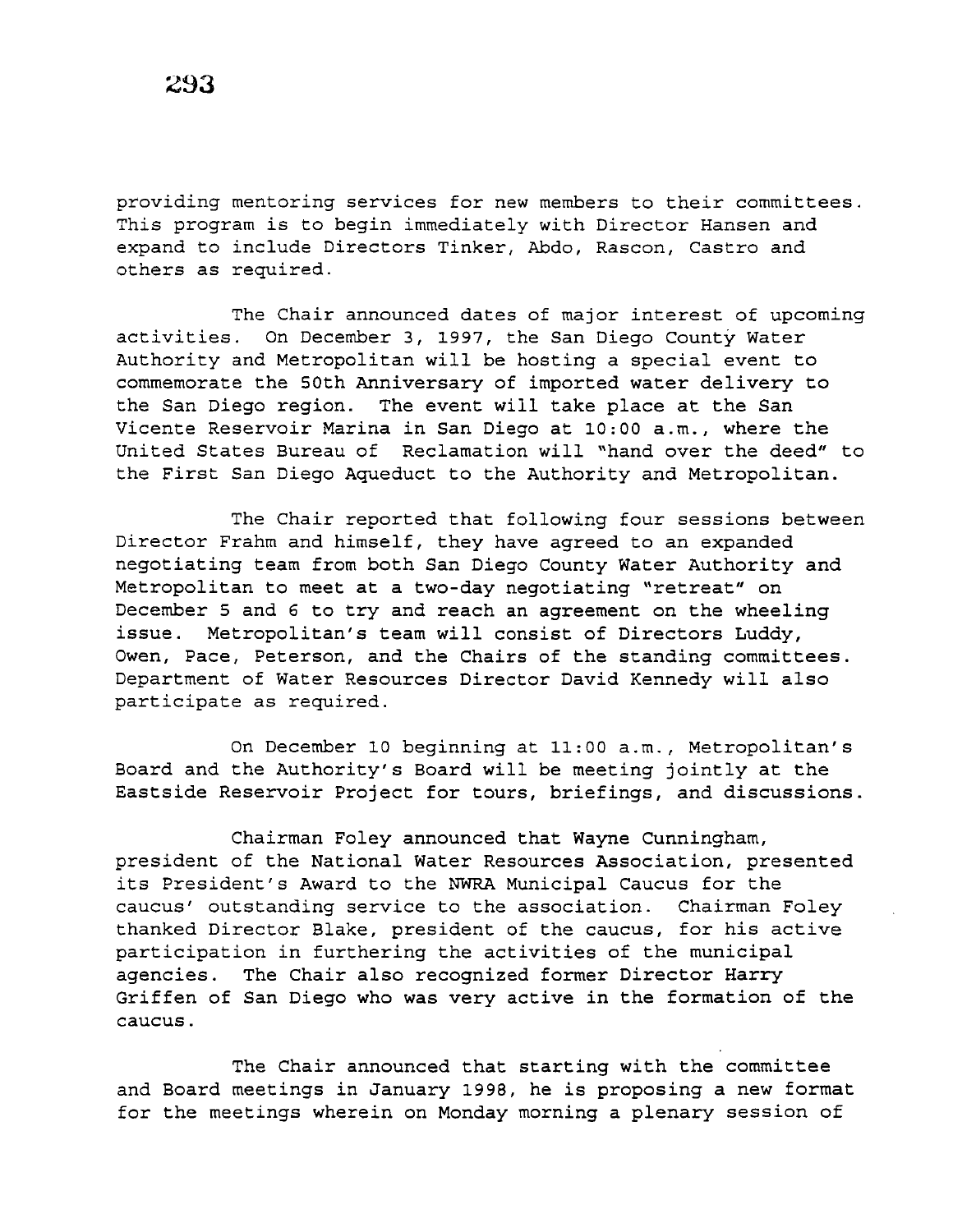the full Board will be held to hear staff presentations. This would be followed by committee meetings in the afternoon and on Tuesday morning dealing specifically with the charge of each respective committee based on the staff presentations. The Board Meeting will be held on Tuesday, following the committee meetings.

In order to support the implementation of the Integrated Resources Plan, the Chair announced the formation of an advisory steering committee to advise on the development opportunities, consisting of Board members Phil Pace (Chair), Tim Brick, Jim Blake, and Dale Mason; Member Agency representatives Jerry Gewe, City of Los Angeles; Don Harriger, Western Municipal Water District; Don Kendall, Calleguas Municipal Water District; and Stan Sprague, Municipal Water District of Orange County; and staff members Tim Quinn, Ed Means, Karen Tachiki, and Debra Man.

**42703** Special Committee on Real Property Management Chairman King reported on the various aspects on the continuing development of the Headquarters Building, which remains on schedule and fully within budget.

**42704** General Manager Wodraska presented a status report on the Colorado River and the San Diego County Water Authority negotiations. He stated negotiations have been taking place weekly with Director of Department of Water Resources David Kennedy and the California agencies to develop the California Plan and, hopefully, we would be able to present a more definitive solution to the Board at its December meeting. Mr. Kennedy has indicated his desire to close these negotiations by the end of the year and be able to present an agreement on the California Plan to the Legislature in early 1998. With the aid of slides, Mr. Wodraska stated there was no major change in what is referred to as the "4.4 Plan" except for a description of levels of surplus referenced in a handout entitled "Attachment 1" to the Plan. A major issue for the Authority is whether or not their purchase of water from Imperial Irrigation pistrict (IID) will have "dedicated capacity" in Metropolitan's aqueduct, or whether it would be delivered on an "as available" basis. Mr. Wodraska then described the differences between the different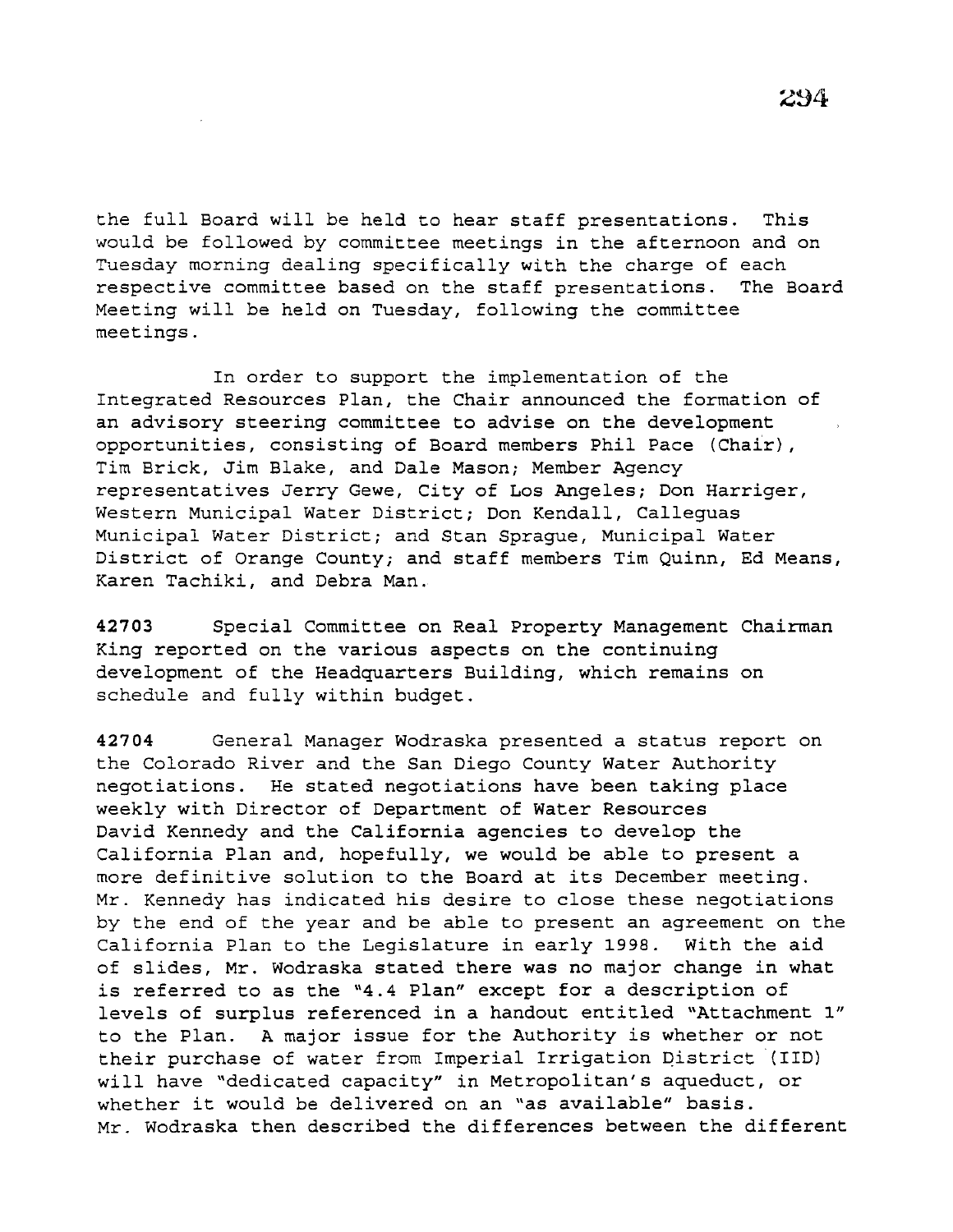priorities to the Colorado River to show the condition under which San Diego would receive its water. He reported that San Diego and IID have requested more details, and also of their support for an alternative proposal. Another issue being discussed in the negotiations is the cost for wheeling water through the aqueduct. Mr. Wodraska stated Metropolitan will have to make regional investments to keep the aqueduct full for the future, and this was acknowledged in the Integrated Resources Plan document approved by the Board. The question is one of timing and cost. The cost of wheeling and impacts on Metropolitan will be discussed at future Board meetings.

Directors Herman and Moret withdrew from the Meeting at 2:02 p.m.

42705 By video, the Board received the following reports:

Chief Engineer Snyder reported there are currently 30 construction projects underway which represent a combined amount of over one billion dollars. He described construction activity on the Inland Feeder, with the first stop at City Creek Portal of the Arrowhead East Tunnel, showing the contractor boring the 300-foot long tunnel under Highway 330. Mr. Snyder then described the area on Opal Avenue where the Redlands Unified School District new East Valley High School is located and where part of the Inland Feeder traverses in front of the school. Working in cooperation with the school district for the safety of the school children and not to inconvenience the school, Metropolitan was able to install the pipe before the school opened. He continued to describe the further installation of the pipe along Opal Avenue.

Chief of Planning and Resources Man reported on the CALFED Bay-Delta Program which was initiated through the 1994 Bay-Delta Accord. A cooperative effort among State and Federal agencies, CALFED is working in partnership with agricultural water users, environmental organizations, the business community, and others to develop a long-term comprehensive plan that will restore ecological health and improve water management. Ms. Man stated that in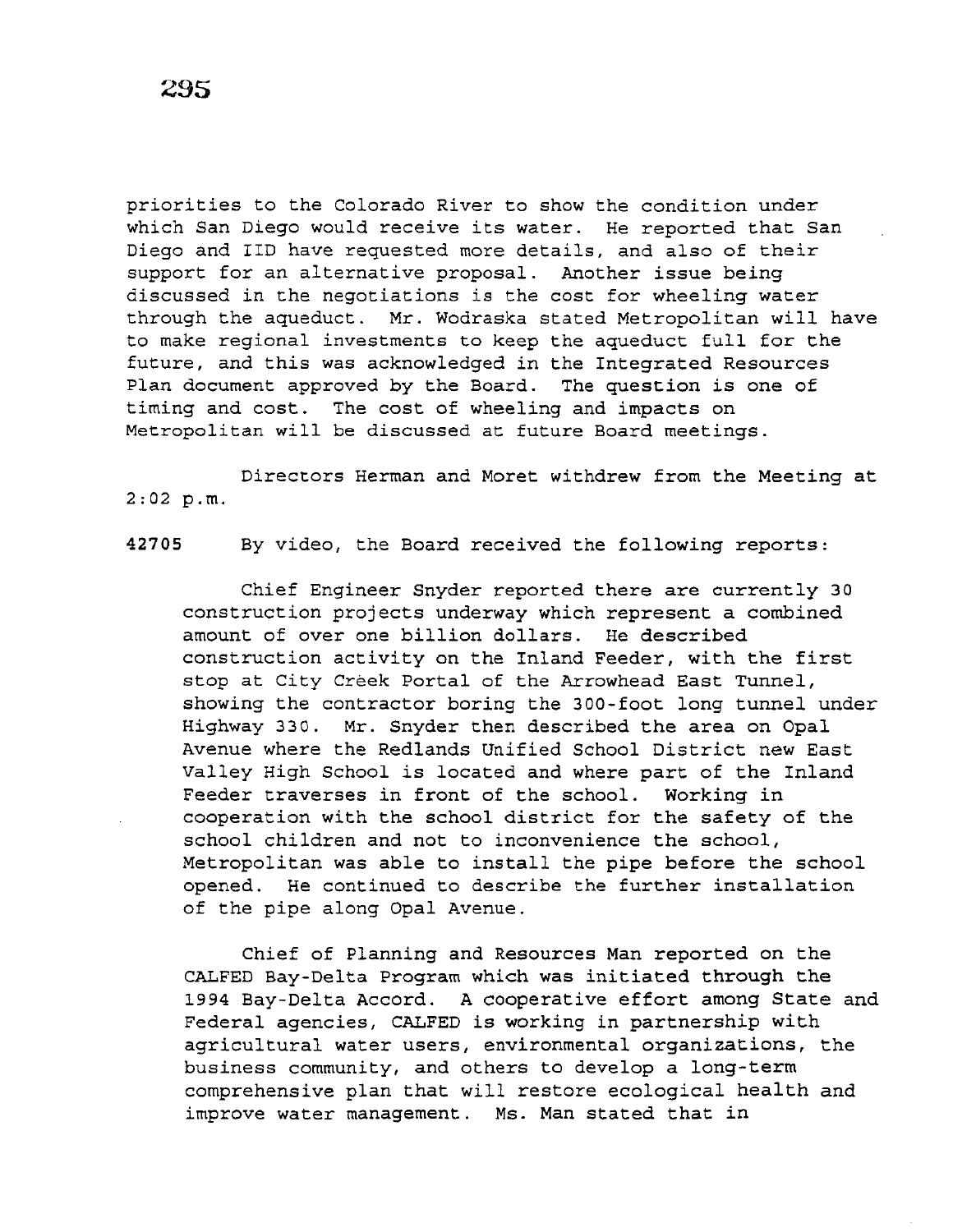conjunction with CALFED and statewide interest groups, Metropolitan has developed a Bay-Delta Public Outreach Plan. She then introduced Mary Ann Dickinson, manager of the Legislative and Policy Branch, who reported that the primary goal is to provide information and education about CALFED--its purpose, its progress, and its plan. Ms. Dickinson further reported that under this outreach plan Metropolitan will be an active participant in a statewide network, which will be used to develop a coordinated Southern California message of building a regional support for ecosystem restoration, long-term water supply reliability, and water quality improvement. During November and December CALFED will hold a series of statewide public meetings, with two in Metropolitan's service area. Members of the public will have the opportunity to learn about CALFED's work and get involved in solving the problems of the Bay-Delta. Ms. Dickinson stated that Metropolitan has begun publishing a newsletter entitled "Waterscape", with the first issue to be out in mid-November. This premiere issue will focus on the Bay-Delta and the CALFED Program. Chief of Planning and Resources Man then reported that CALFED's preferred alternative is scheduled to be released in late January 1998, and that Metropolitan anticipates a broadening of its outreach efforts.

Chief Financial Officer Becker reported on Metropolitan's financial condition. He further reported that Metropolitan has completed preparations for the planned sale of \$650 million in fixed rate revenue bonds. The Preliminary Official Statement was mailed to the bond underwriting team on November 14, and that the sale is planned for this week.

Director Kosmont withdrew from the Meeting at 2:11 p.m.

Chief of Operations Malinowski reported that the most immediate problem faced by the Operations Division this month was securing an adequate supply of chlorine for use at the five water treatment plants. The problems began with the routing of railroad cars which resulted in tie-ups at major shipping terminals. Due to this uncertainty, he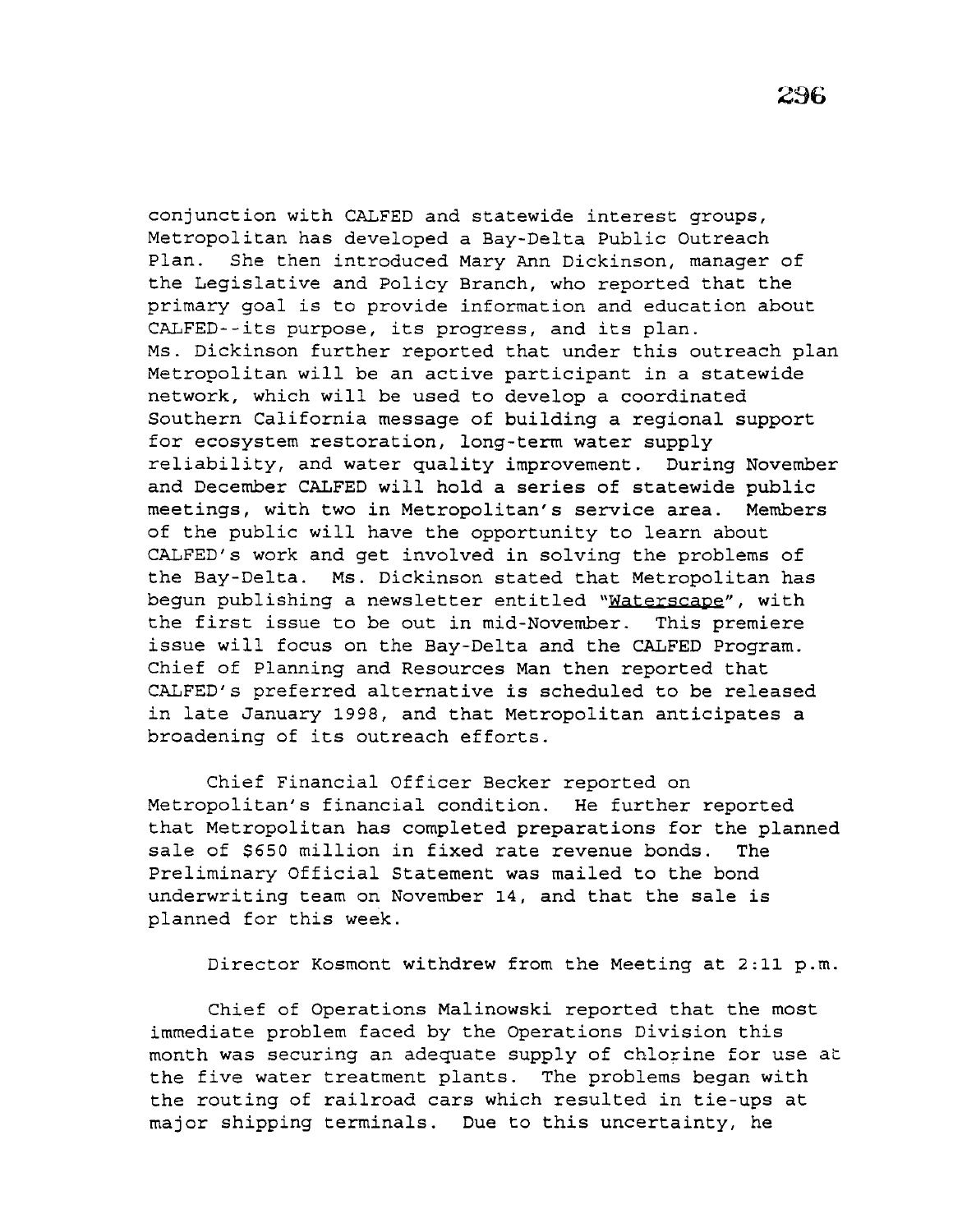stated that the Operations Division worked closely with other divisions of the District, and was able to obtain permits from the Nevada Highway Patrol to allow Metropolitan to pick up its own chlorine in its trucks at Henderson, Nevada, and transport it to the treatment plants. Mr. Malinowski stated the railway has indicated that its scheduling problems is expected to be resolved by the beginning of next year. Mr. Malinowski further reported that in December, the Department of Water and Resources will release its allocation percentages for State project water for 1998, and the expectation is that Metropolitan will be allocated between 600,000 and 700,000 acre-feet. He stated that on the Colorado, both Lake Mead and Lake Powell are holding about 110 percent of normal for this time of the year, making a full Colorado River Aqueduct a certainty in 1998.

**42706** General Manager Wodraska recognized Chief of Operations Malinowski, Chief Engineer Snyder, and Chief Financial Officer Becker and their staffs for their work well done in making sure that (1) the 16 million people of Southern California get their water supply, (2) the work on the construction projects are accomplished without any adverse publicity, and (3) Metropolitan obtains strong credit ratings from the financial community.

Mr. Wodraska reported on the symposium held by the California Federation for Environment and the Economy (CFEE) on November 6 and 7, attended by himself, Tim Quinn, and Director Frahm. Briefings were held on various water issues such as the Bay-Delta, Colorado River water, and the hearings by Senator Costa and Assemblyman Machado on water transfers. At the Legislature's request, CFEE will be looking at 1998 "as the year of water".

The Redlands Unified School District awarded a plaque to Metropolitan for the cooperative work in getting part of the Inland Feeder pipeline construction accomplished on Opal Avenue before the opening of East Valley High School. General Manager Wodraska reported that Metropolitan will be receiving the Gold Star Water Management Conservation Program award from the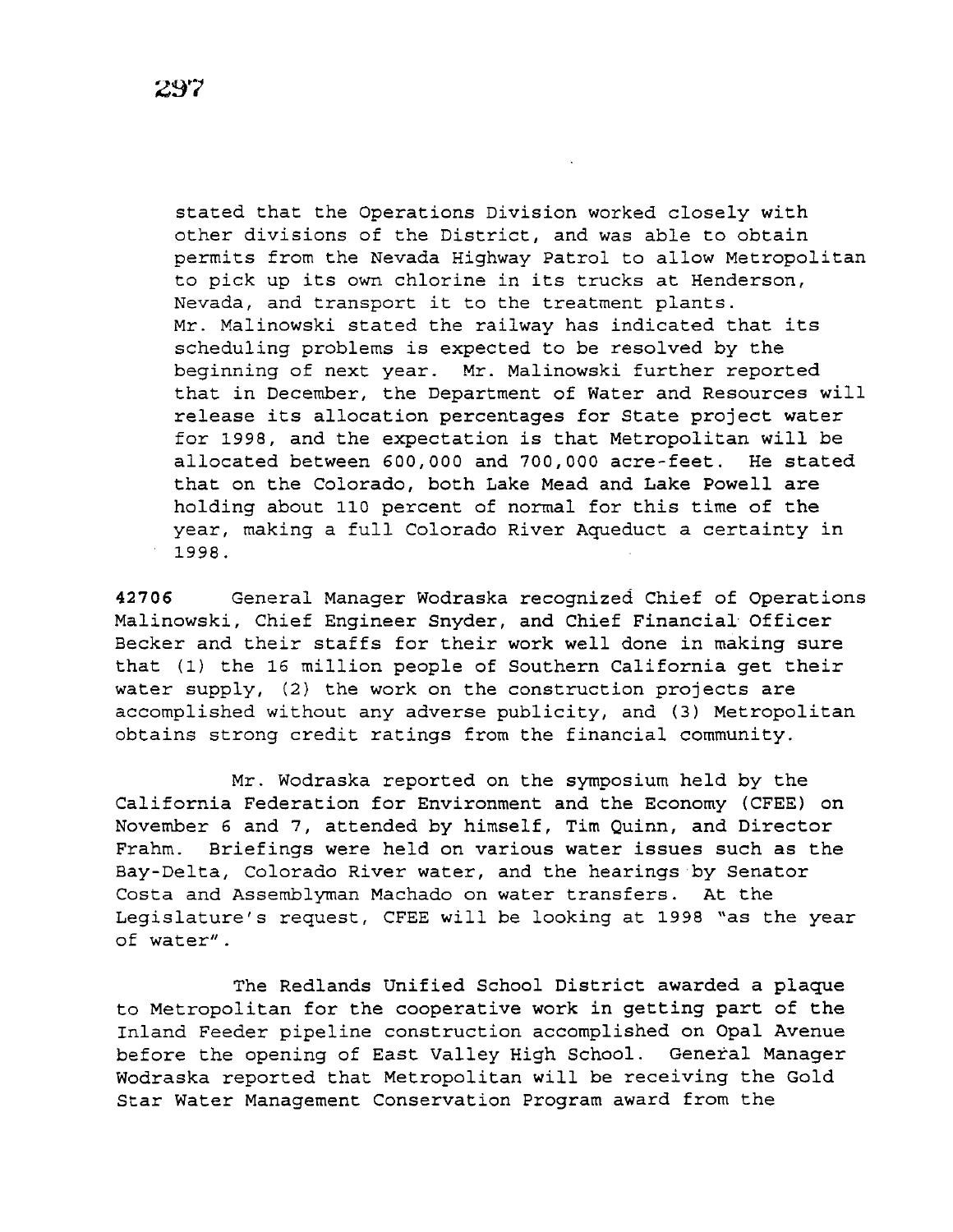Association of California Water Agencies (ACWA) at the Hans Doe Breakfast at the upcoming ACWA conference.

He further reported on the upcoming project currently being reviewed by the University of California in Riverside for the Western Center for Archaeological and Paleontological Research, which project Senator Kelley is involved with. Metropolitan has been asked to participate in this project by making lands available to show the findings in that area. Mr. Wodraska stated as the plans are finalized, this will be brought to the Board for action.

**42707** General Counsel Taylor reported on November 7 Judge Lawrence Kay of the San Francisco Superior Court held a hearing on two fundamental issues involved in the validation of Metropolitan's one-year wheeling rates: (1) May MWD set postage stamp wheeling rates and set such rates in advance without regard to any particular proposed wheeling transaction in light of Water Code Sections 1810 and 1814 and the legislative intent and purpose of those statutes? (2) May MWD include systemwide costs in calculating its wheeling rates or may it only include costs relating to particular facilities? At the end of the hearing, the judge did not render a decision, but requested each side to submit by December 9 a proposed order on the two questions at issue and on the various evidentiary objections and issues that have been raised by the parties. The judge is not expected to issue a decision before mid-January 1998.

Mr. Taylor also reported that Metropolitan has agreed to move the litigation against the San Bernardino Municipal Water District, Western Water, and Santa Margarita Water from the Los Angeles Superior Court to the Sacramento Superior Court. This was occasioned by the defendants having the right to move the case to another venue, and that the Department of Water Resources is joining with Metropolitan as a co-plaintiff in that action, and Metropolitan and DWR will be jointly refiling the case in Sacramento.

Mr. Taylor stated that there will be a hearing on Metropolitan's Project Labor Agreement before the Court of Appeal on December 4 in Los Angeles. He reported that this will be the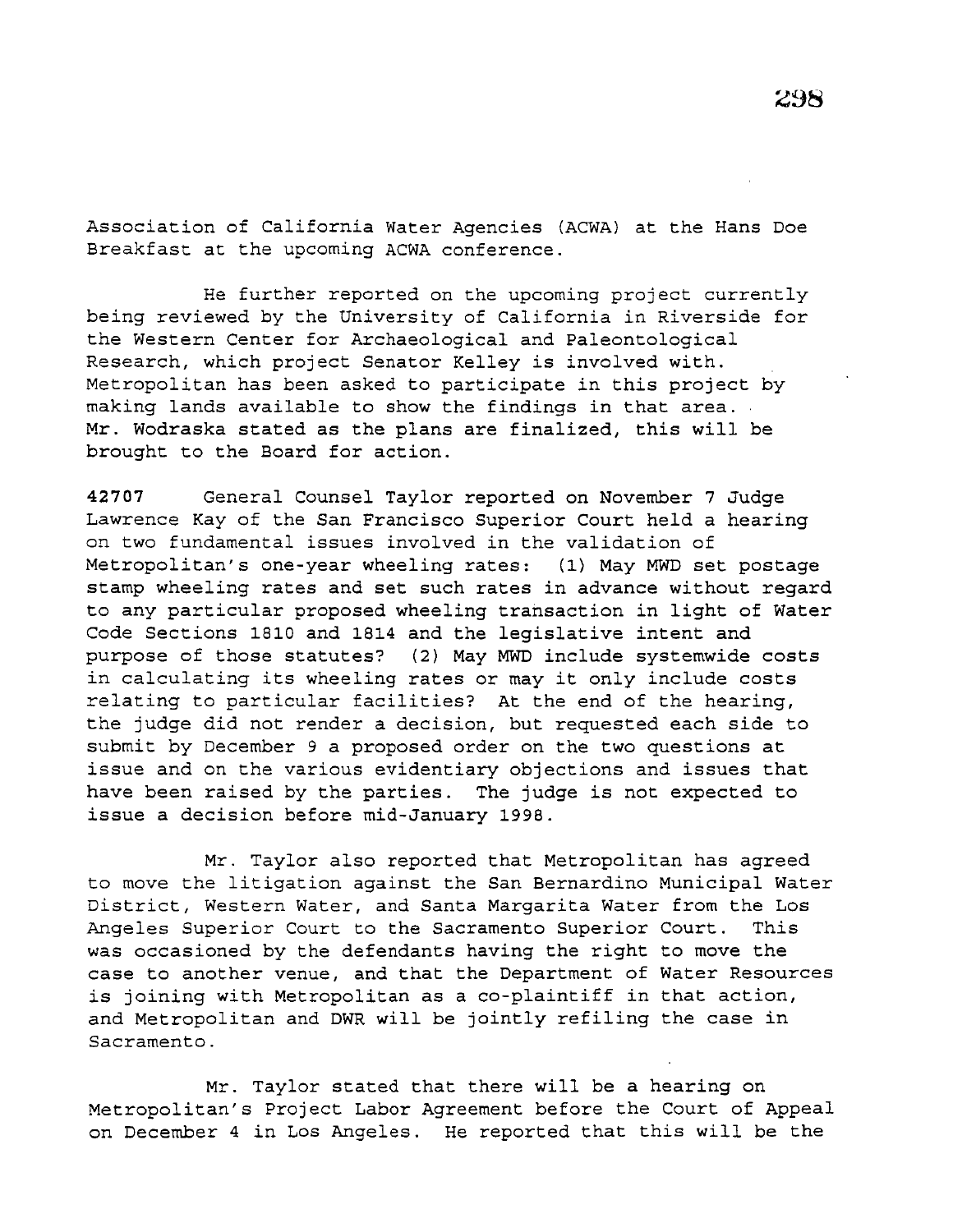third time the Court of Appeal has heard an issue in which the Project Labor Agreement has been challenged, one on a Contra Costa project which was upheld, and the other on the San Francisco Airport, which decision is pending. It is expected that Metropolitan will have an opinion from the Court of Appeal within sixty days.

Mr. Taylor commented on the article in today's Los Angeles Times regarding Proposition 198, the cross-filing issue, which was upheld by the Federal District Court in Sacramento. He stated this will be a loss for all political parties.

**42708** The Chair reported Items 8-2, 8-3, 8-4, 8-5, 8-8, 8-9, and 8-10 have been added to the Consent Calendar.

Director Pace moved, seconded by Director Morris and carried, and the Board approved the Consent Calendar Items, **M.I. 42709** through **M.I. 42721,** as follows:

**42709** Approved funding for fiscal year 1997-98 of three percent of the confidential employees' payroll for an incentive plan program (Pay for Performance) for 60 regular employees assigned to the Confidential bargaining unit, as set forth in the General Manager's letter dated October 28, 1997.

**42710** Approved the creation of a new Senior Information Systems Auditor classification at salary grade M17, as set forth in Attachment A to the General Manager's letter dated October 28, 1997.

**42711** In accordance with negotiated labor agreements with Metropolitan's four bargaining units, the Board (1) adopted **Resolution 8567** increasing Metropolitan's contributions to the medical plans maintained by the Public Employees' Retirement System for employees and annuitants in classifications represented by these units, said changes to be effective January through December 1998; and (2) amended Section 6522 of the Administrative Code to read as shown in Attachment· B to the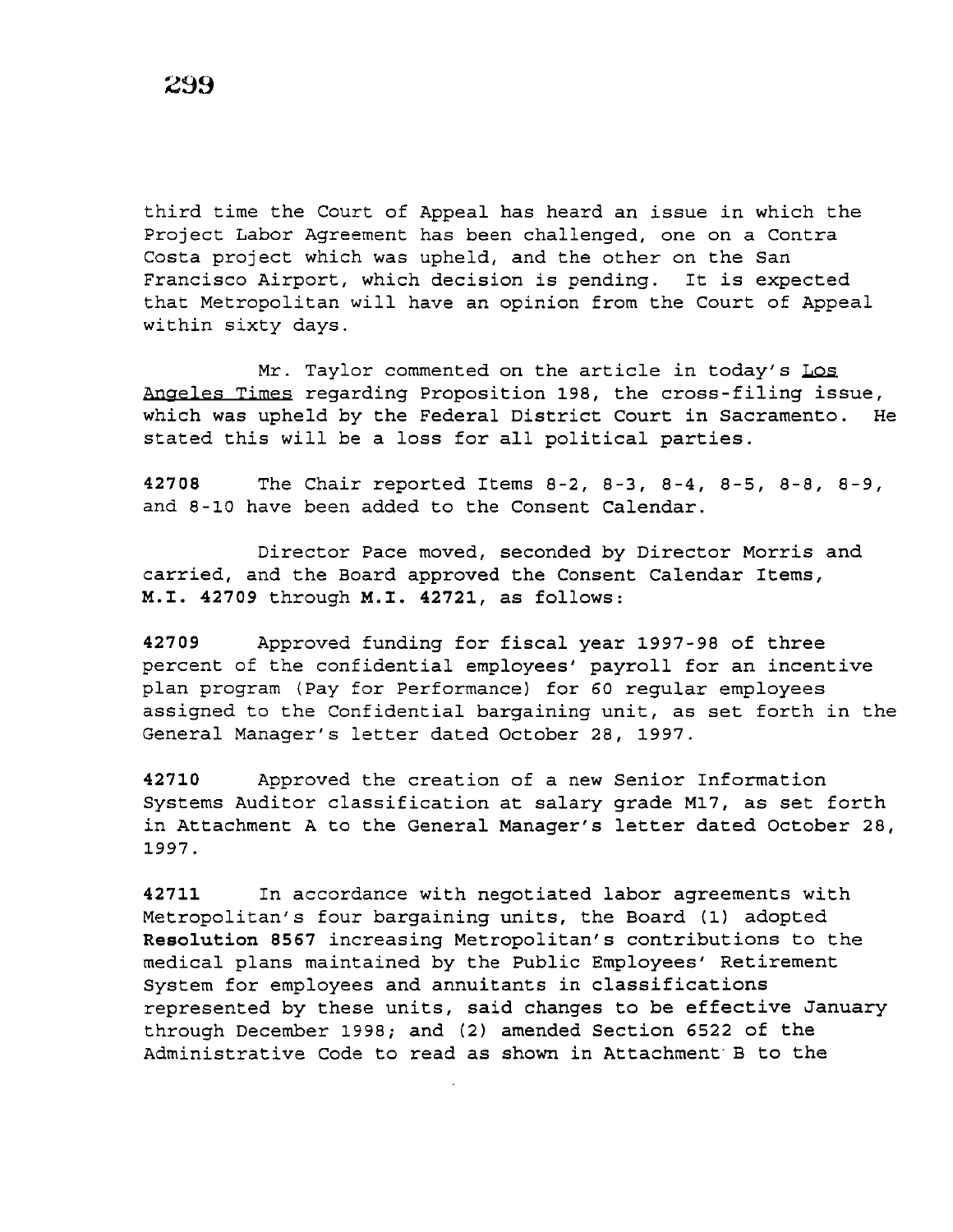General Manager's letter dated October 30, 1997, to provide the new contributions for unrepresented managers; with said Resolution entitled:

# **RESOLUTION FIXING THE EMPLOYER'S CONTRIBUTION UNDER THE PUBLIC EMPLOYEES' MEDICAL AND HOSPITAL CARE ACT**

**42712** The Board (1) approved and adopted The Metropolitan Water District of Southern California 1997 Deferred Compensation Plan in the form attached as Exhibit A to the letter signed jointly by the General Manager and the General Counsel dated October 23, 1997; (2) authorized the inclusion of the 1997 Plan in the Administrative Code; and (3) authorized the General Manager and the Treasurer to execute a Trust Agreement, substantially in the form of Exhibit B attached to the foregoing letter, with such changes as are approved by the General Counsel, establishing a trust to carry out the purposes of the 1997 Plan.

**42713** Authorized the General Manager to amend a consulting contract with Gordon, Thomas, Honeywell, Malanca, Peterson & Deheim for Rate Refinement Process facilitation services and expenses to increase funding from a total of \$200,000 to \$284,000, as set forth in the General Manager's letter dated November 4, 1997.

**42714** The Board (1) approved a policy which allows funds to be advanced to Metropolitan's member agencies to assist in establishing and running Conservation programs; and {2) authorized the General Manager to provide up to 25 percent (to an agreement maximum of \$250,000 and for a maximum period of one year) of the proposed total value of Metropolitan funding upon execution of an agreement with a member agency, with on-going recovery of the advanced funds through the term of the agreement; and that the funds advanced for Conservation programs be subject to interest at a rate equal to Metropolitan's yield on O&M funds, as set forth in the General Manager's letter dated October 27, 1997.

Director Mason requested to be recorded as voting no.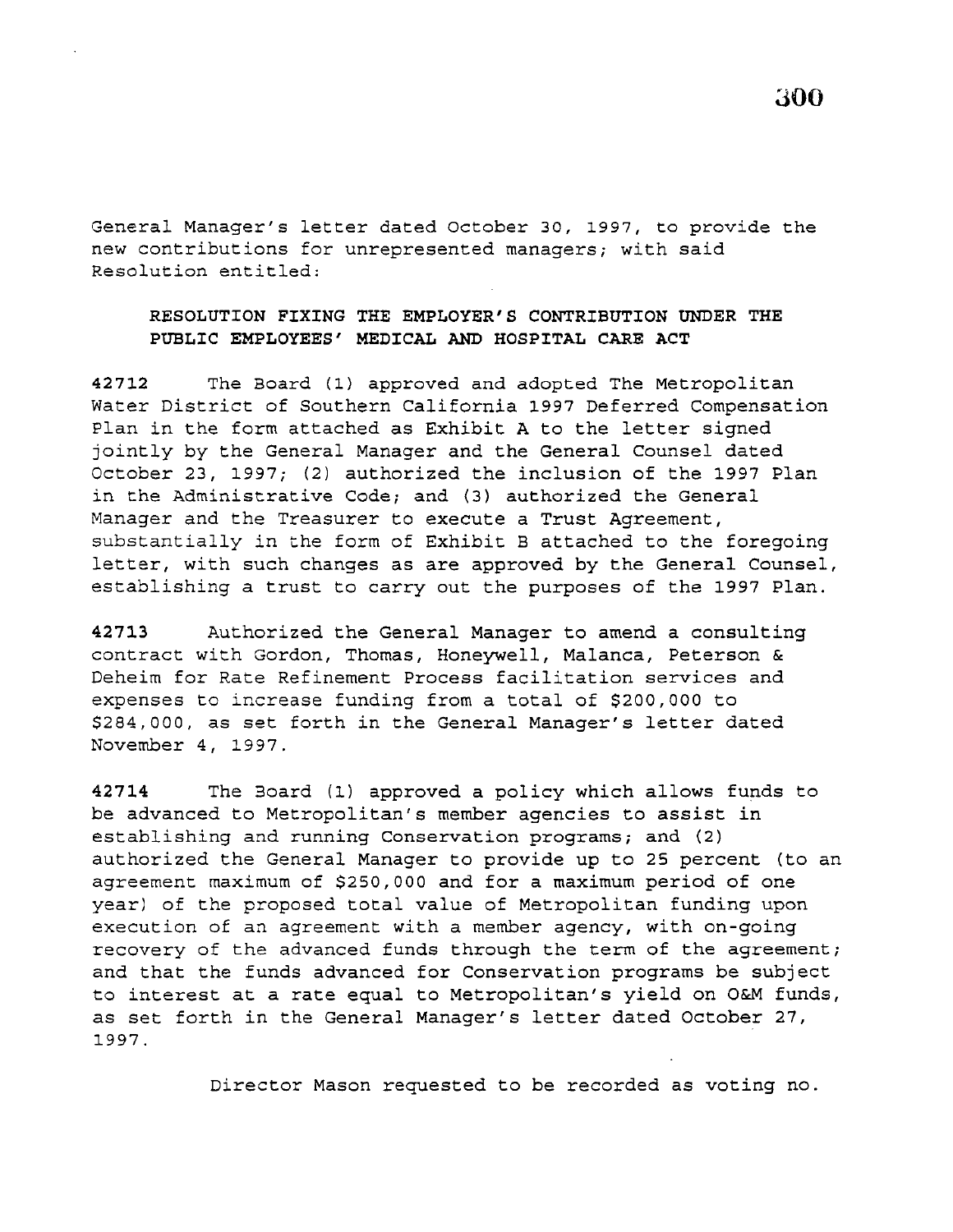**<sup>42715</sup>**The Board (1) certified it has reviewed and considered the information in the Notice of Exemption prior to reaching a decision on the annexation project; and (2) adopted **Resolution <sup>8568</sup>**attached as Exhibit A to the General Manager's letter dated October 28, 1997, granting Calleguas Municipal Water District's request for consent to the concurrent annexation of Annexation No. 52 Parcel B to Calleguas and Metropolitan, and establish Metropolitan's formal terms and conditions for the annexation, said Resolution entitled:

**RESOLUTION OF THE BOARD OF DIRECTORS OF THE METROPOLITAN WATER DISTRICT OF SOUTHERN CALIFORNIA CONSENTING TO THE ANNEXATION OF ANNEXATION NO. 52 PARCEL B UPON CONCURRENT ANNEXATION TO CALLEGUAS MUNICIPAL WATER DISTRICT AND FIXING THE TERMS AND CONDITIONS OF SAID ANNEXATION TO THE METROPOLITAN WATER DISTRICT OF SOUTHERN CALIFORNIA** 

Directors Grandsen and Miller requested to be recorded as abstaining.

**<sup>42716</sup>**The Board (1) certified it has reviewed and considered the information contained in the Environmental Impact Report; (2) approved the plan for Implementing Water Use Efficiency Guidelines for the proposed annexation; (3) adopted **Resolution <sup>8569</sup>**attached as Exhibit A to the General Manager's letter dated October 28, 1997, granting Calleguas Municipal Water District's request for consent to the concurrent annexation of Annexation No. 53 to Calleguas and Metropolitan, and establish Metropolitan's terms and conditions for the annexation; and (4) adopted **Resolution 8570** attached as Exhibit B to the foregoing letter, imposing standby charges at the rate of \$9.58 per acre or per parcel of less than one acre within the proposed annexation; said Resolutions entitled: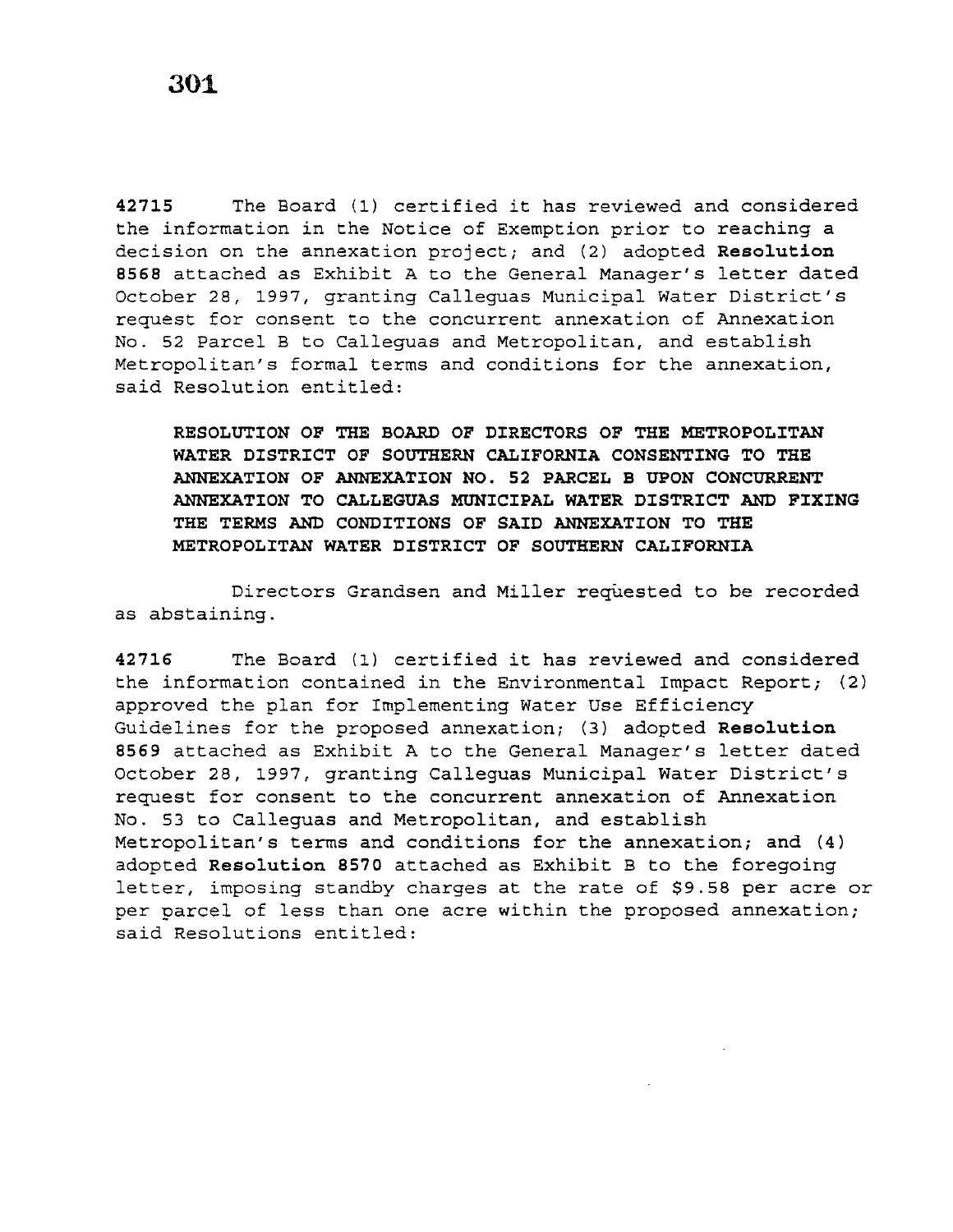**302** 

- **Resolution 8569 RESOLUTION OF THE BOARD OF DIRECTORS OF THE METROPOLITAN WATER DISTRICT OF SOUTHERN CALIFORNIA CONSENTING TO THE ANNEXATION OF ANNEXATION NO. 53 UPON CONCURRENT ANNEXATION TO CALLEGUAS MUNICIPAL WATER DISTRICT AND FIXING THE TERMS AND CONDITIONS OF SAID ANNEXATION TO THE METROPOLITAN WATER DISTRICT OF SOUTHERN CALIFORNIA**
- **Resolution 8570 RESOLUTION OF THE BOARD OF DIRECTORS OF THE METROPOLITAN WATER DISTRICT OF SOUTHERN CALIFORNIA FIXING AND ADOPTING WATER STANDBY CHARGE CONTINGENT UPON ANNEXATION**

Directors Grandsen and Miller requested to be recorded as abstaining.

**<sup>42717</sup>**The Board (1} certified it has reviewed and considered the information contained in the Notice of Exemption prior to reaching a decision on the annexation project; (2} adopted **Resolution 8571** attached as Exhibit A to the General Manager's letter dated October *28,* 1997, granting Western Municipal Water District's request for consent to the concurrent annexation of Thirty-Seventh Fringe Area Annexation to Western, Murrieta County Water District, and Metropolitan, and establish Metropolitan's terms and conditions for the annexation; and (3} adopted **Resolution 8572** attached as Exhibit B to the foregoing letter, imposing standby charges at the rate of \$9.23 per acre or per parcel of less than one acre within the proposed annexation; said Resolutions entitled: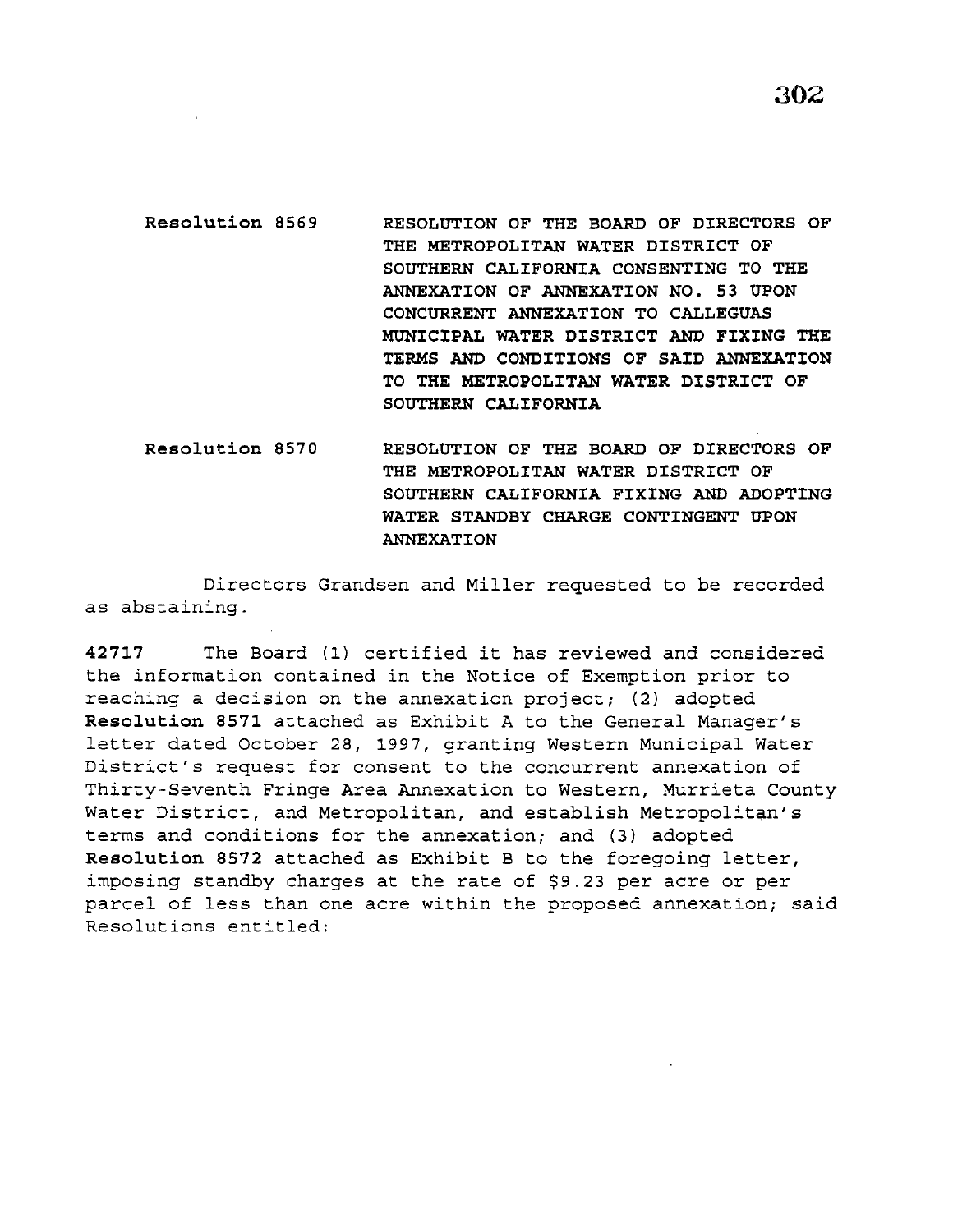**Resolution 8571 RESOLUTION OF THE BOARD OF DIRECTORS OF THE METROPOLITAN WATER DISTRICT OF SOUTHERN CALIFORNIA CONSENTING TO THE ANNEXATION OF THIRTY-SEVENTH FRINGE AREA UPON CONCURRENT ANNEXATION TO WESTERN MUNICIPAL WATER DISTRICT AND MURRIETA COUNTY WATER DISTRICT AND FIXING THE TERMS AND CONDITIONS OF SAID ANNEXATION TO THE METROPOLITAN WATER DISTRICT OF SOUTHERN CALIFORNIA** 

**Resolution 8572 RESOLUTION OF THE BOARD OF DIRECTORS OF THE METROPOLITAN WATER DISTRICT OF SOUTHERN CALIFORNIA FIXING AND ADOPTING WATER STANDBY CHARGE CONTINGENT UPON ANNEXATION** 

Directors Krieger and Mylne requested to be recorded as abstaining.

**42718** To upgrade dam monitoring systems, improve the accuracy of facility data, and conduct water discharge studies for the Infrastructure Review and Rehabilitation Program, the Board authorized (1) Appropriation No. 15312 in the amount of *\$2,290,000* from the Pay-As-You-Go Fund; and (2) the General Manager to have all work performed, except that involving contracts of \$250,000 or *more,* as set forth in the General Manager's letter dated October *28,* 1997.

**42719** Authorized entering into an agreement with Montgomery Watson for correction of design defects in the Washwater Reclamation Plant No. 2 at the Joseph Jensen Filtration Plant, as set forth in the General Manager's confidential letter dated October *28,* 1997.

Director Morris requested to be recorded as abstaining.

42720 Approved settlement in Sebagh/Paris Go Bootshop v MWD--Santa Monica Feeder Breach of August 12, 1994, Los Angeles Superior Court Case No. BC147758, as set forth in the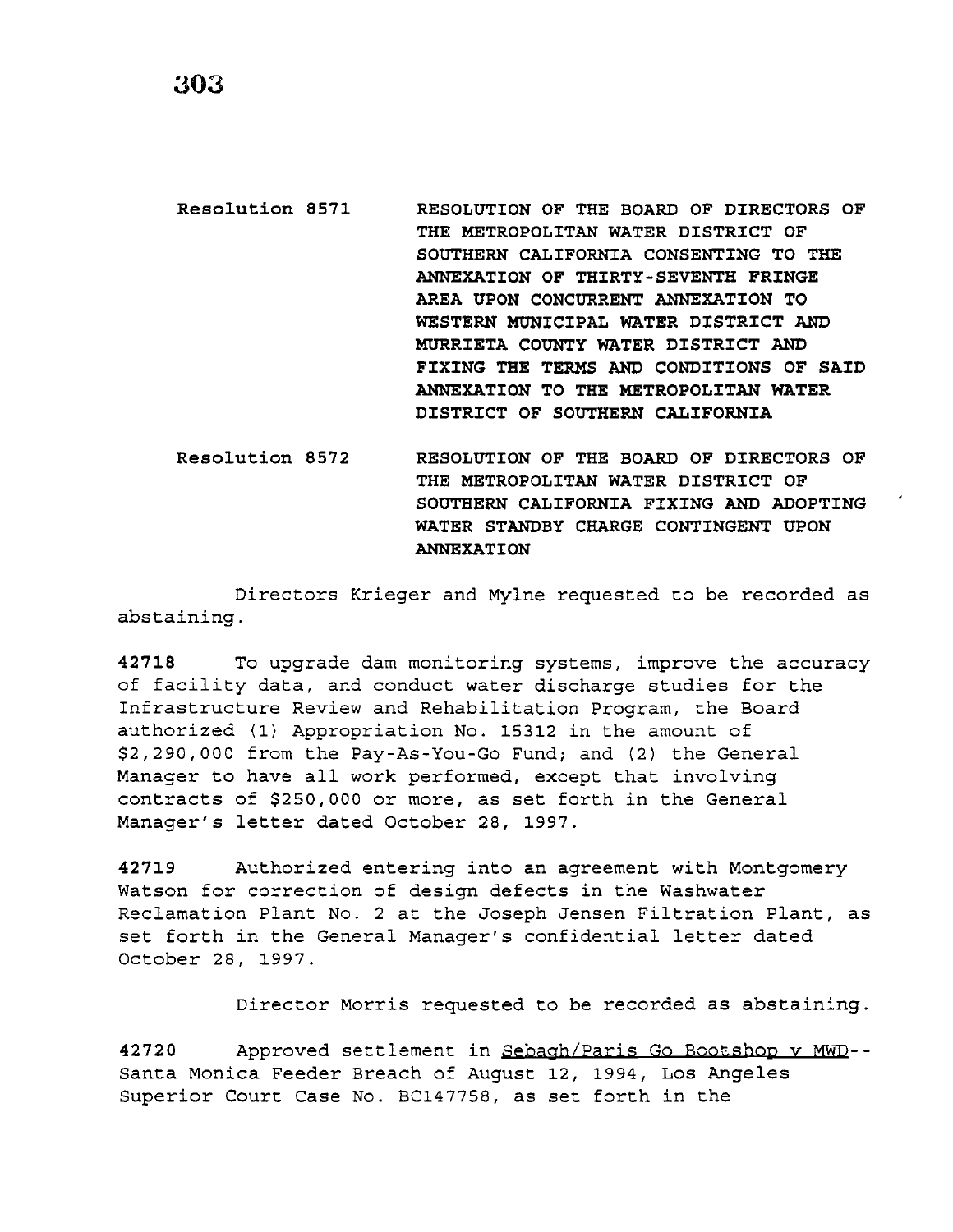confidential letter signed jointly by the General Manager and the General Counsel dated October 28, 1997.

Before withdrawing from the Meeting, Director Kosmont requested the record show he did not participate in this item.

**42721** In the litigation of Metropolitan Water District y. Hyman/JWP West, Los Angeles Superior Court Case No. PC018069, and Hyman/JWP West y. Metropolitan Water District, Los Angeles Superior Court Case No. BC156768, the Board authorized (1) No. 6 to Appropriation No. 15090 from the 1995 Revenue Bond Construction Fund; and (2) amendment of contract with consultants arising out of the construction of Expansion No. 1 to the Joseph Jensen Filtration Plant, as set forth in the confidential letter signed jointly by the General Manager and the General Counsel dated October 28, 1997.

Director Morris requested to be recorded as abstaining.

**42722** Budget and Finance Committee Chairman Blake moved, seconded by Organization and Personnel Committee Chairman Wein and carried, authorizing the General Manager to make a lump sum payment to the California Public Employees' Retirement System in the amount of \$31.3 million from the General Fund to eliminate Metropolitan's unfunded actuarial liability estimated to otherwise exist as of December 28, 1997, as set forth in the General Manager's letter dated October 30, 1997.

Director Bannister requested to be recorded as abstaining.

Directors Krauel, Mason, McCauley, Parker, Tinker, and Watton requested to be recorded as voting no.

**42723** To authorize Recreation Guiding Principles, initiate the process leading to recreation complex entitlements, and establish a process for private development procurement for the Eastside Reservoir Project recreation complex, Vice Chairman Barker moved, seconded by Engineering and Operations Committee Chairman Miller and carried, and the Board (1) adopted Recreation Guiding Principles for development and operation of the Eastside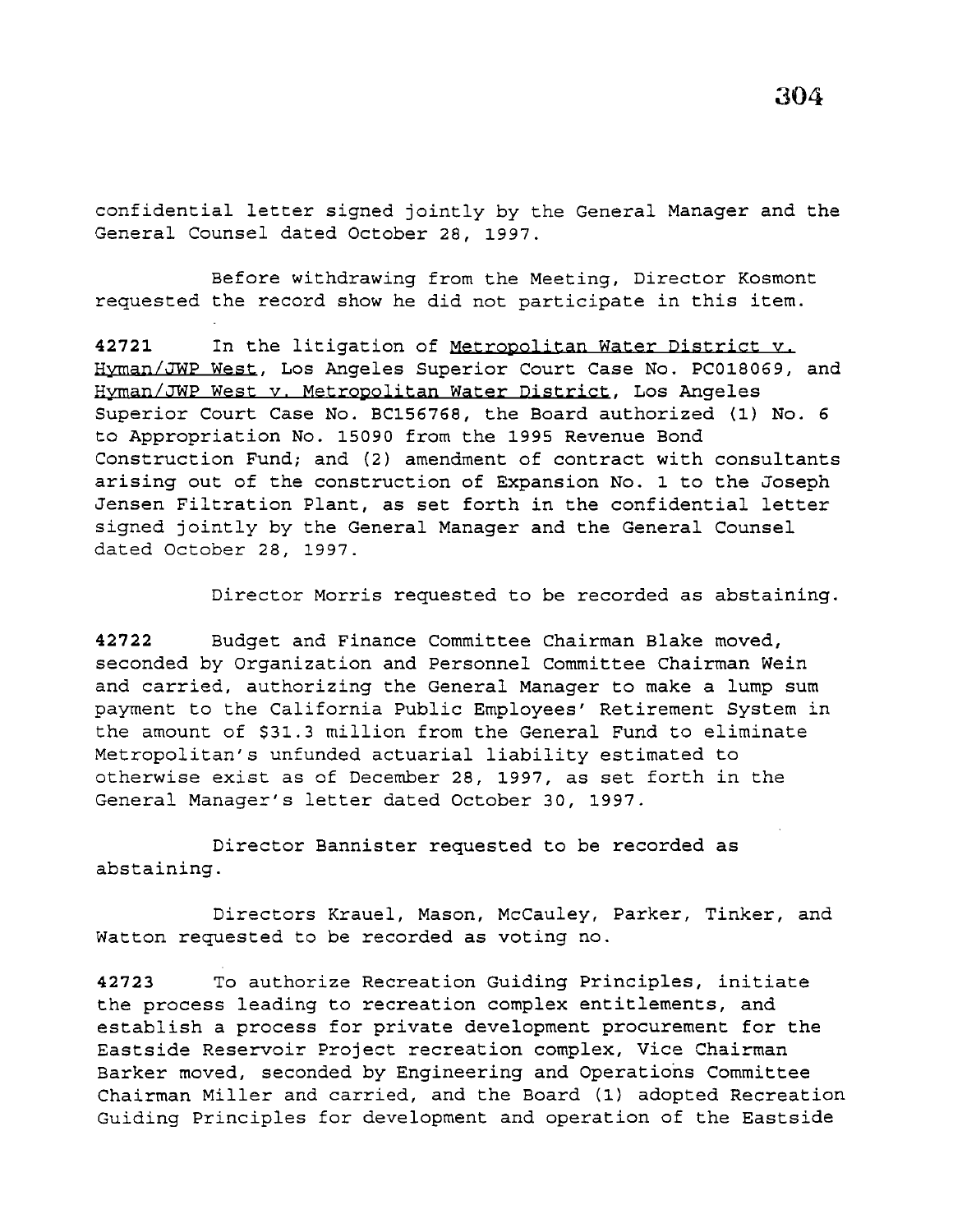Reservoir Project (ESRP) recreation complex as stated in the Executive Summary in the General Manager's letter dated November 4, 1997; (2) approved the draft Recreation Plan described in the Detailed Report and Attachments A and B of the foregoing letter; and based on this plan, authorized preparation of the Specific Plan/Supplemental Environmental Impact Report documents to obtain entitlements for the recreation complex; and (3) approved the Business Planning Framework for procurement of private concessionaire and contract operations of the ESRP recreation facilities set forth in Attachment C.

On behalf of the San Diego County Water Authority, Director Krauel asked that the letter signed by Chris Frahm, Chair of the Authority, dated November 17, 1997, be made a part of the record.

Directors Bannister, Huntley, Owen, McMurray, and Witt requested to be recorded as abstaining.

Directors Krauel, Mason, McCauley, Parker, Tinker, and Watton requested to be recorded as voting no.

**42724** Director Blake moved, seconded by Special Committee on Real Property Management Chairman King and carried, instructing staff to (1) continue retaining the proceeds of the Bolsa Chica Properties sale in a trust fund for up to one year from the date of Board of Directors action on this item; (2) apply the proceeds, plus interest accrued thereon, to purchase substitute coastal property, subject to final Board approval; and (3) return to the Board for further instruction if such proceeds have not been expended within one year from the date of Board action on this item, as set forth in the General Manager's letter dated October 28, 1997.

**42725** The following listed communications were submitted for the information of the Board:

a. Report of the General Manager on the operating data for the month of September, dated October 28, 1997.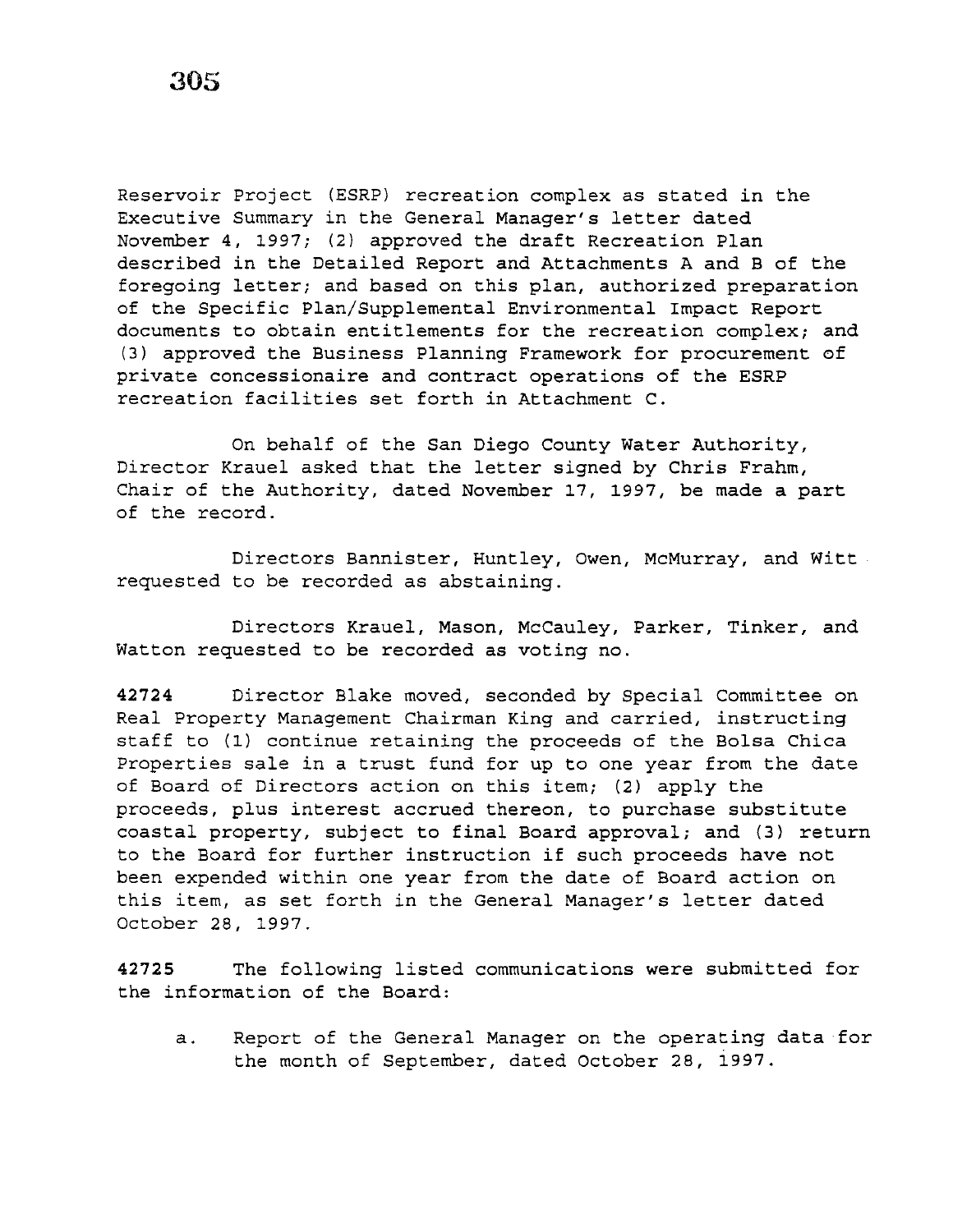- b. Report of the General Counsel on the activities of the Legal Department for the month of October, dated October 31, 1997. ·
- c. Report of the Auditor on the activities of the Audit Department for the month of October, dated November 4, 1997.
- d. Letter of the General Manager dated October 31, 1997, transmitting the Executive Financial Summary for the month of September.
- e. Letter of the Auditor dated October 13, 1997, transmitting the Single Audit Reports for the fiscal year ended June 30, 1997.
- f. Letter of the General Manager dated October 17, 1997, submitting the quarterly report on changes in funding sources for capital program expenditures.
- g. Letter of the General Manager dated September 30, 1997, reporting on the MWD/Member Agency Finance Work Group analysis of the assessments of Metropolitan's financial policies prepared by KPMG Peat Marwick and The Barrington-Wellesley Group.
- h. Letter of the General Manager dated October 30, 1997, submitting the variance report for the quarter ending September 1997.
- i. Letter of the General Manager dated November 4, 1997, reporting on the process for evaluating alternative water supplies under the Integrated Resources Plan.
- j. Letter of the General Manager dated October 22, 1997, submitting an update on Methyl Tert-Butyl Ether (MTBE) .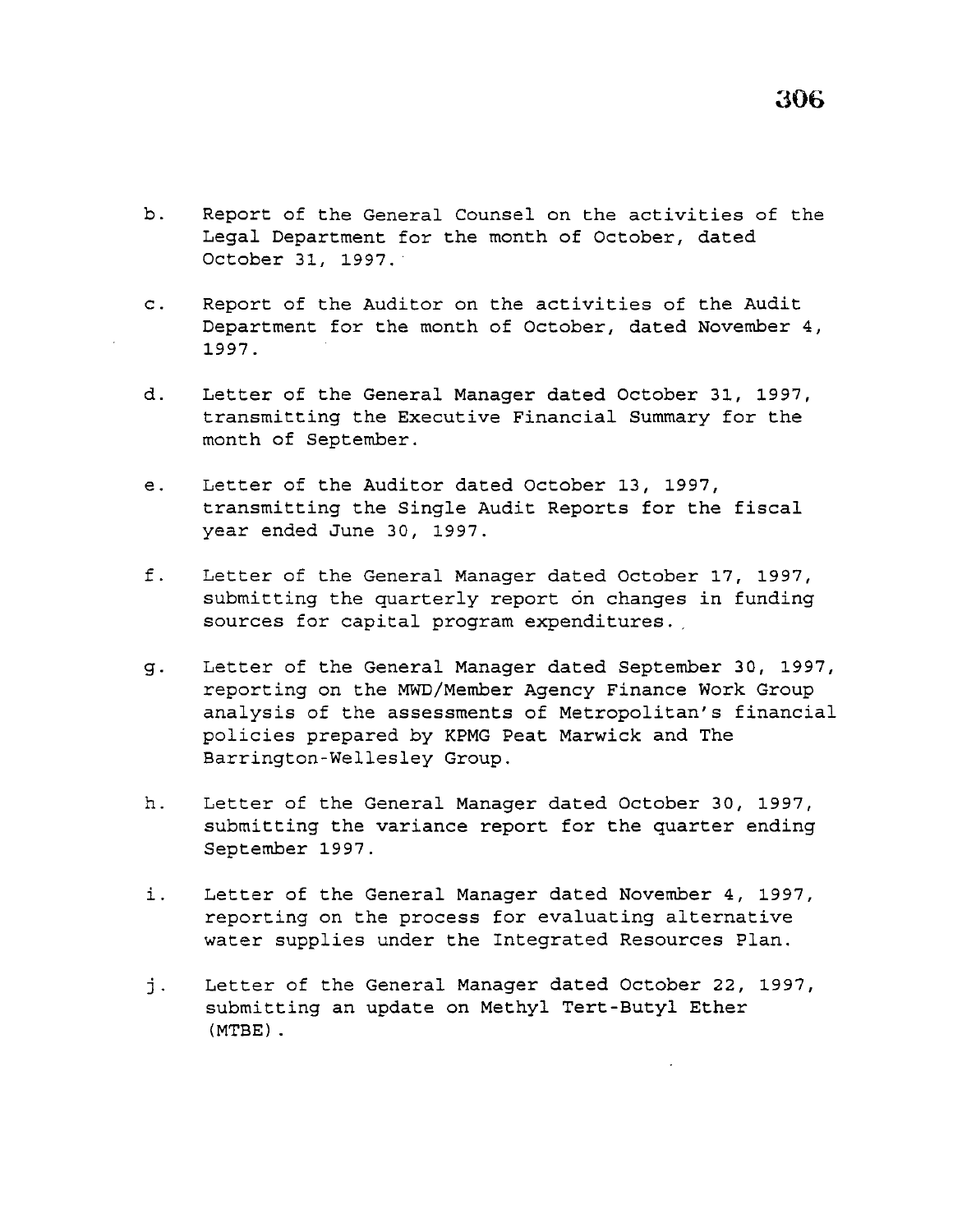k. Letter of the General Manager dated November 4, 1997, transmitting the Quarterly Project Status Report for the Eastside Reservoir Project--July through September 1997.

- l. Letter of the General Manager dated October 31, 1997, regarding the 1998-99 Annual Budget.
- m. Letter of the General Manager dated October 28, 1997, transmitting the Executive Summary of Inland Feeder Quarterly Status Report for July through September 1997.
- n. Letter of the General Counsel dated November 5, 1997, reporting on the status of Public Records Act requests from San Diego County Water Authority.

**42726** The two letters of the General Manager regarding revenue requirements for fiscal year 1998-99 dated November 5, 1997; and landscape conservation project on sites using recycled water for irrigation dated October 23, 1997, were received as pending items and will be discussed next month.

**42727** There being no objection, Chairman Foley adjourned the Meeting at 2:42 p.m.